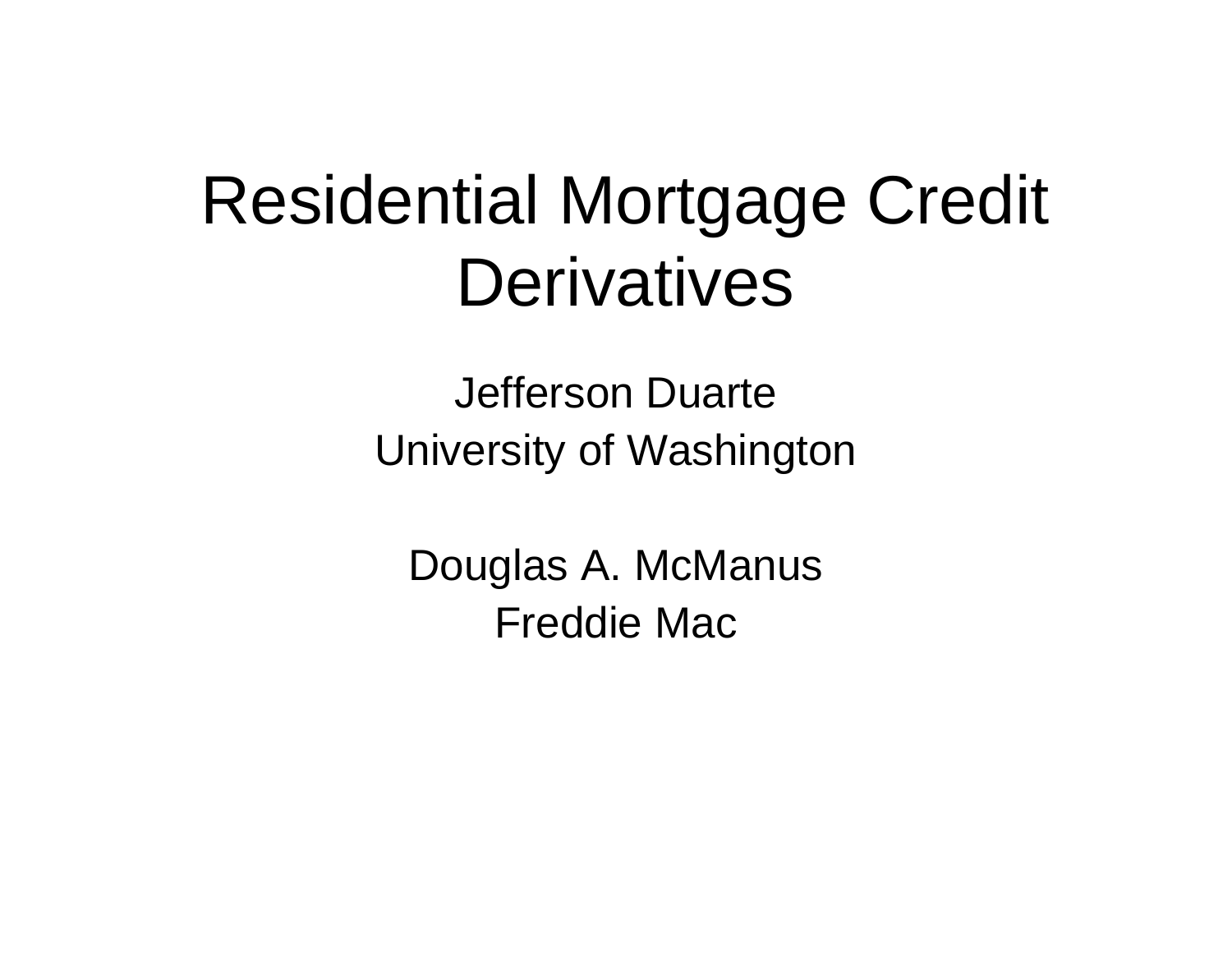# Residential mortgage credit risk

- Economically significant \$11 trillion
- Limitations of the existing hedging tools
	- Mortgage insurance contracts
		- Limited capitalization of mortgage insurers
		- Only the first loss position
	- Securitization
		- Bundling of securitization and guarantee
		- Agency securitization is only for conformable loans
	- – Currently traded OTC derivative contracts (ABX.HE) and house price derivatives (CME)
		- Basis risk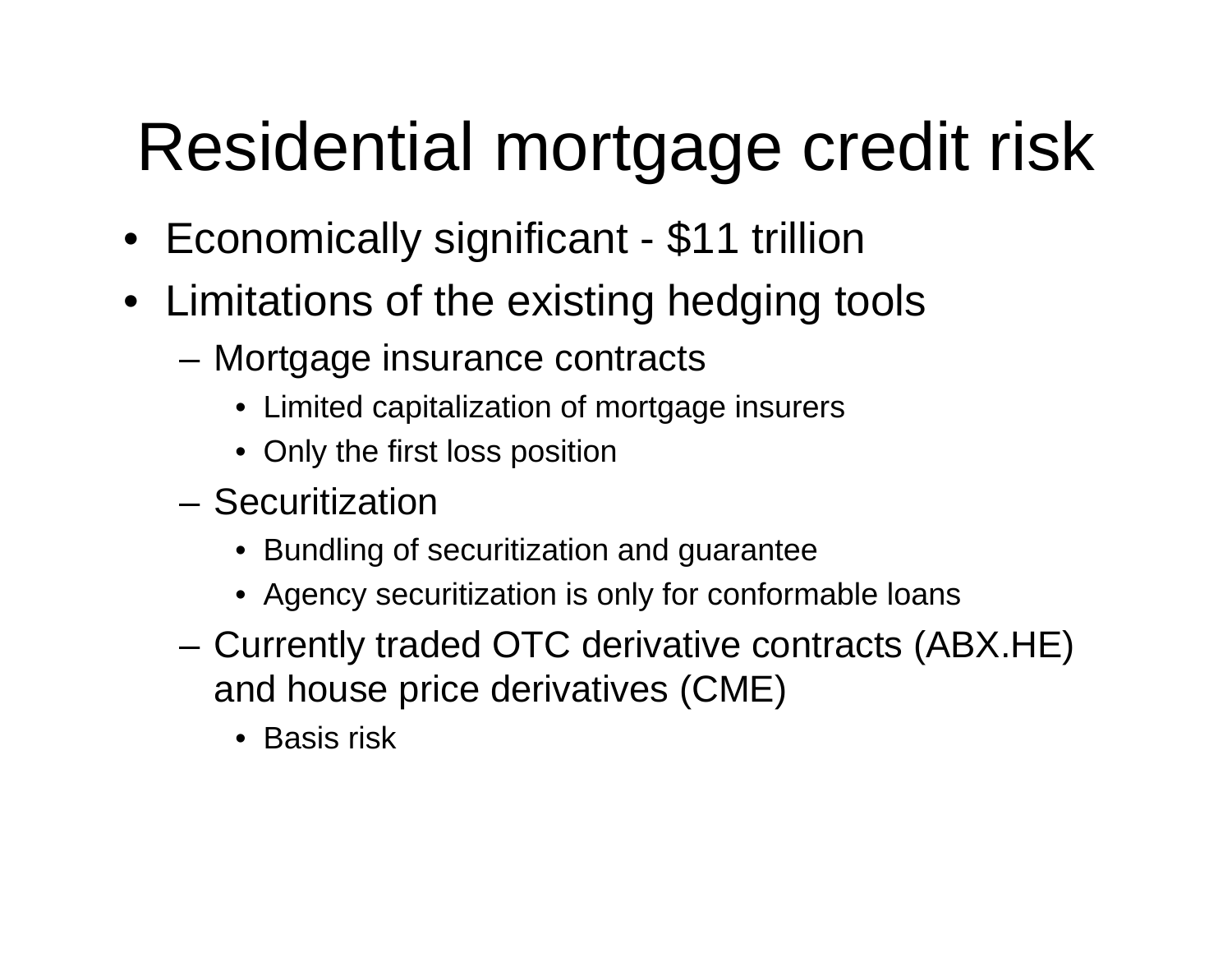#### New instruments may improve the efficiency of the system

- Example: ARMs held as whole loans \$3 trillion
	- No need for dynamic hedging (+)
	- Loss reserves versus marked-to-market (+)
	- Selling is less consequential (+)
	- –Overexposure to regional fluctuations (-)
	- –Worse capital requirement than securities (-)
- Hedging without the drawbacks of existing ones
	- Help depositories hold whole loans and enjoy of smaller capital requirements and diversification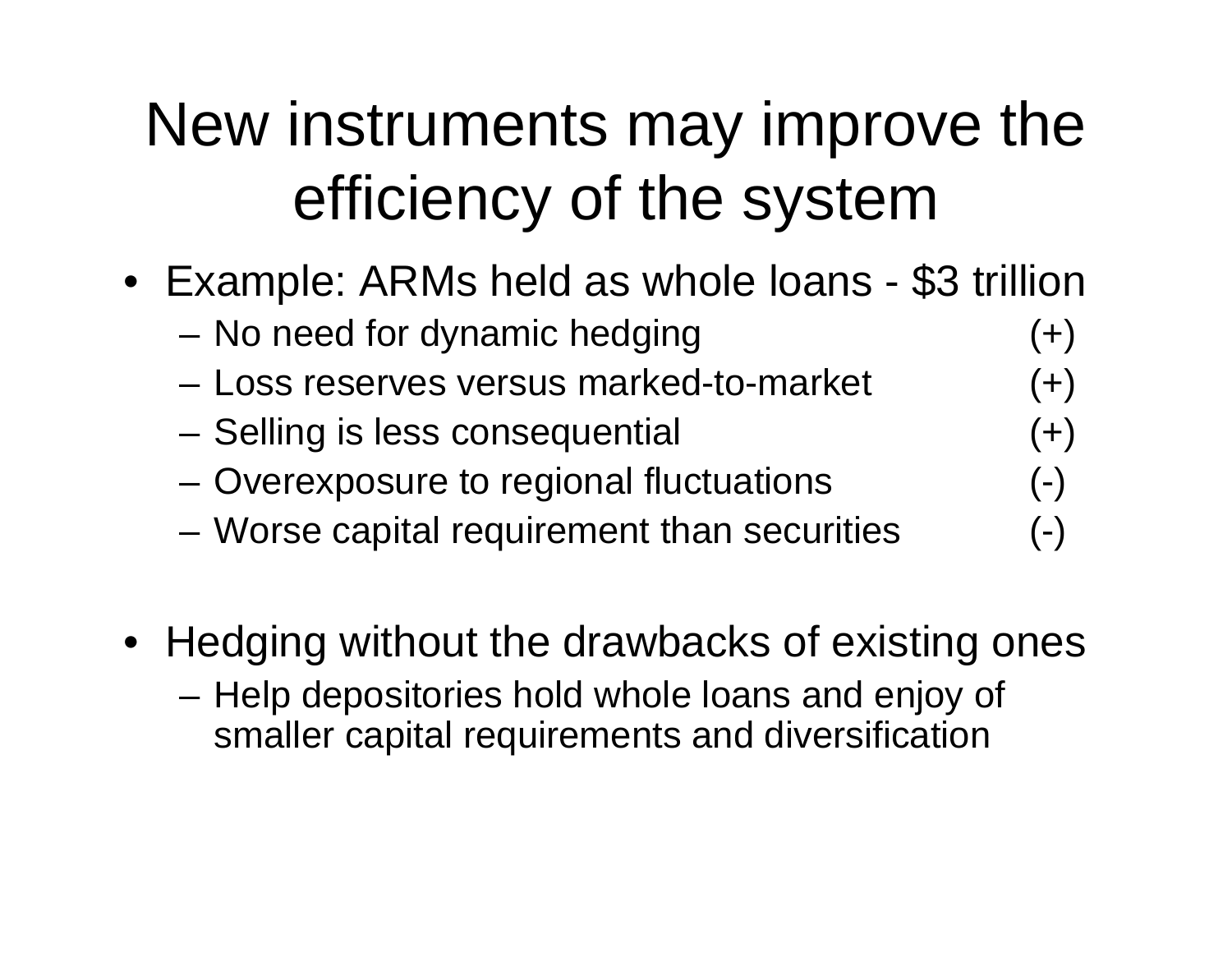## Contribution

- Propose derivatives based on the credit losses of a reference mortgage pool
	- Do not have the same limitations as mortgage insurance and securitization
- Analyze the basis risks of these contracts
	- – Theoretical analysis (simulations of a theoretical model of default)
	- Empirical analysis (LoanPerformance data)
	- Standard measure of basis risk (adjusted-R2)
	- Benchmark basis risk with house-price derivatives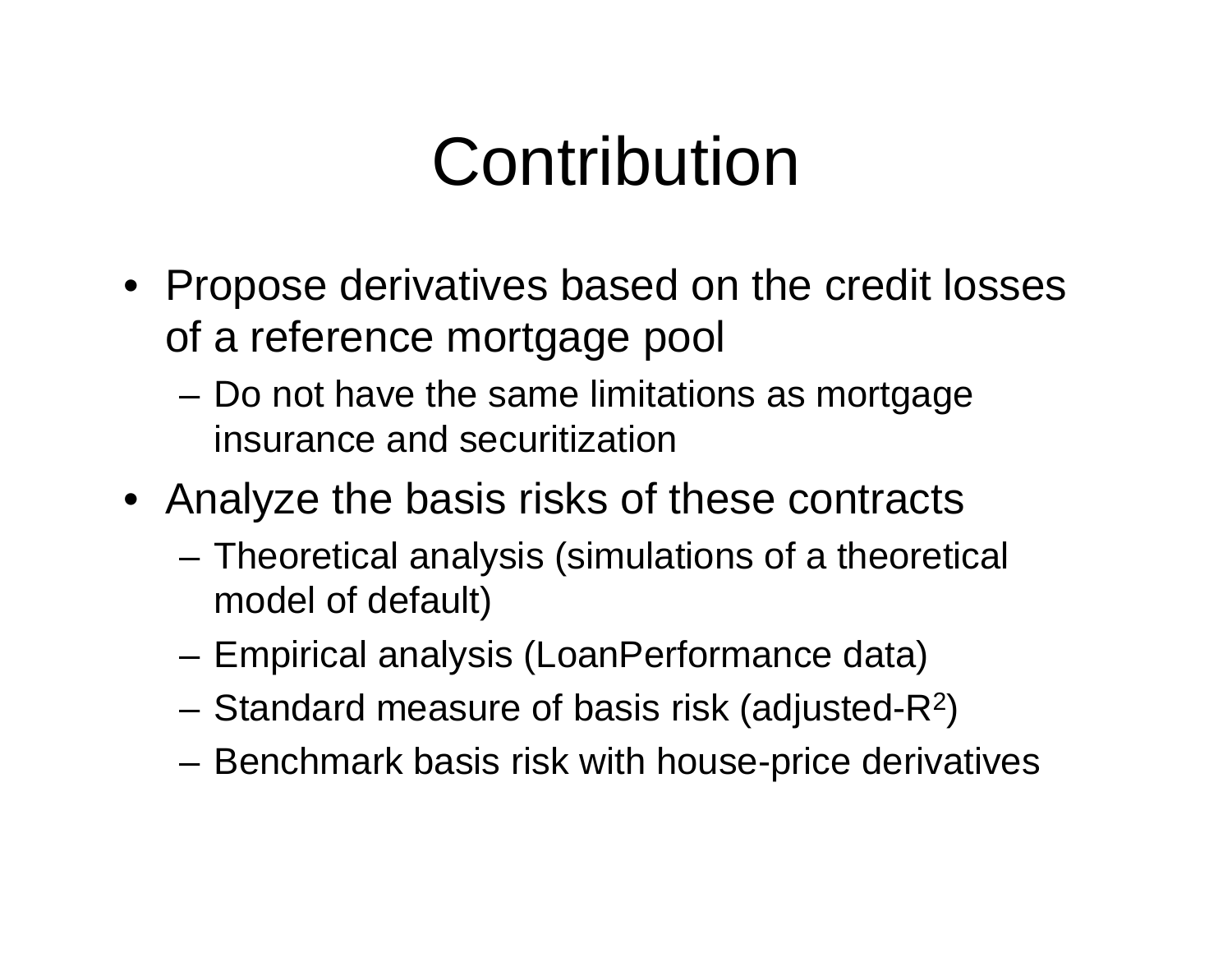## Summary of Conclusions

- Static hedges in simulations with
	- –Loss based index  $(R^2 = 86\%)$
	- –House-price index  $(R^2 = 32%)$
- Static hedges in empirical analysis with
	- Loss based index (adj- $R^2$  = 17%)
	- House-price index (adj- $R^2$  = 10%)
- Simple dynamic hedges with house-price index
	- In simulations  $(R^2 = 46%)$
	- In empirical analysis (adj- $R^2$  = 12%)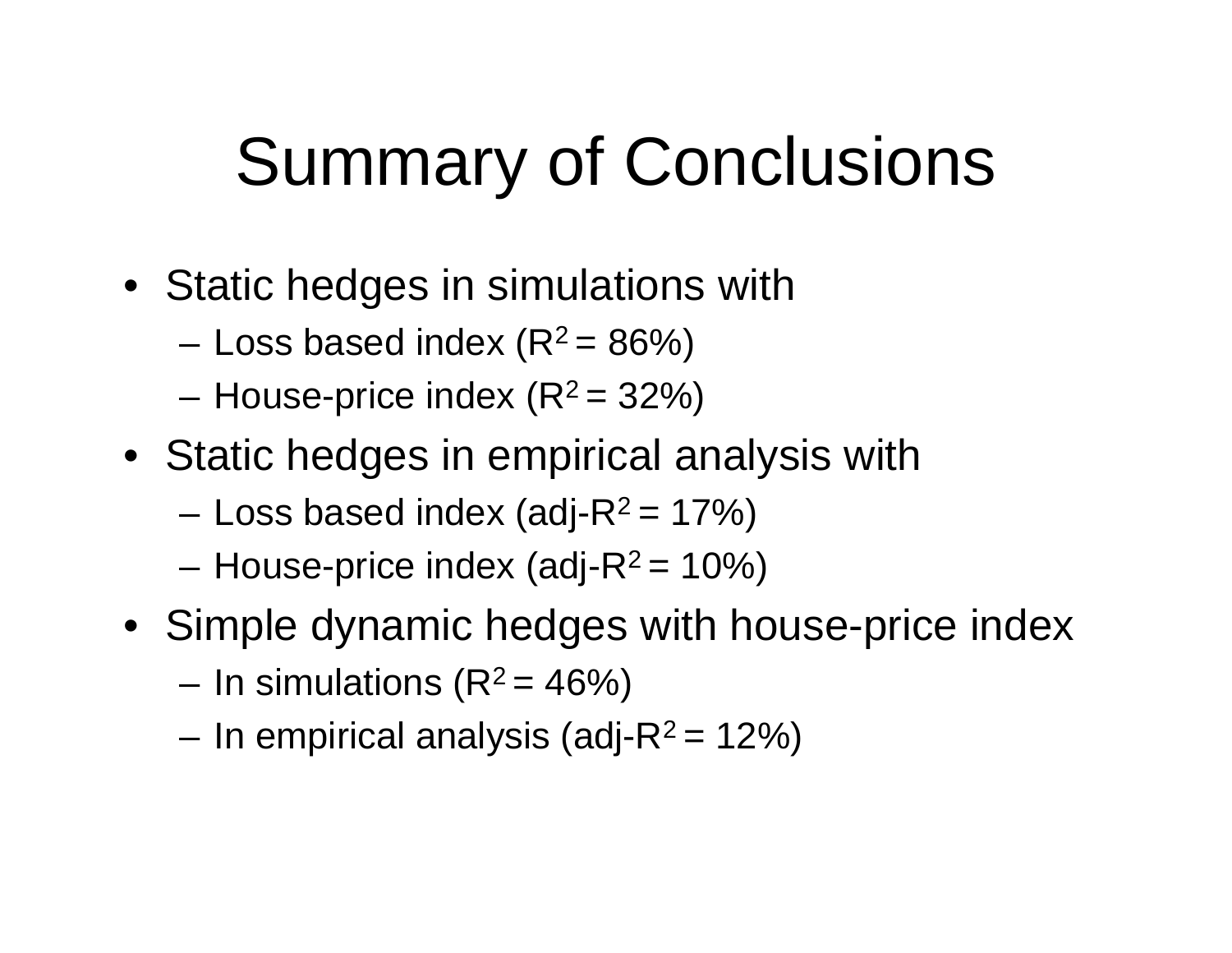## Related Literature

- House-price index to hedge credit risk
	- Case and Shiller (1996)
- House-price index use by consumers
	- Englund, Hwang, and Quigley (2002), Shiller (2007), de Jong, Driessen, and Hemert (2008), Deng and Quigley (2007), Clapham, Englund, Quigley, and Redfearn (2006)
- Moral hazard and adverse selection in credit
	- Gan and Mayer (2007) and Duffee and Zhou (2001)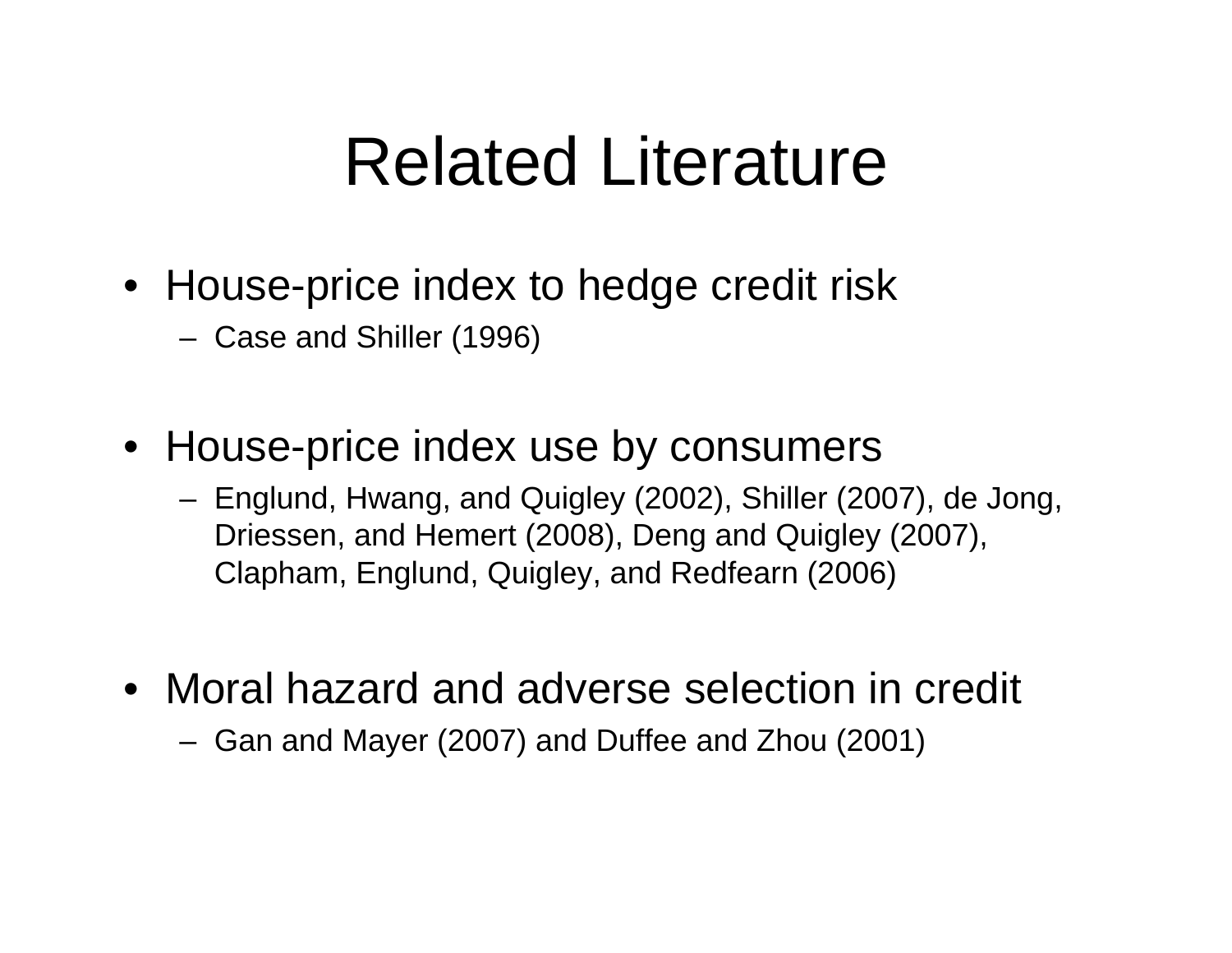#### The Hedged Variable

• Let the credit loss of a mortgage i at time t be

, 0 if there is no default at t  $Loss_{i,t} = \langle L_i \times B_i \text{ otherwise} \rangle$ 

- $L_i$  and  $B_i$ • Where  $L_i$  and  $B_i$  are the loss severity and the balance of origination of mortgage i
- The loss per unpaid original balance is of a portfolio is

$$
Loss\_OUPB_{t}^{\Pi} = \frac{\sum_{i=1}^{N}Loss_{i,t}}{\sum_{i=1}^{N} B_{i}}
$$

• N is the number of loans at the origination of the portfolio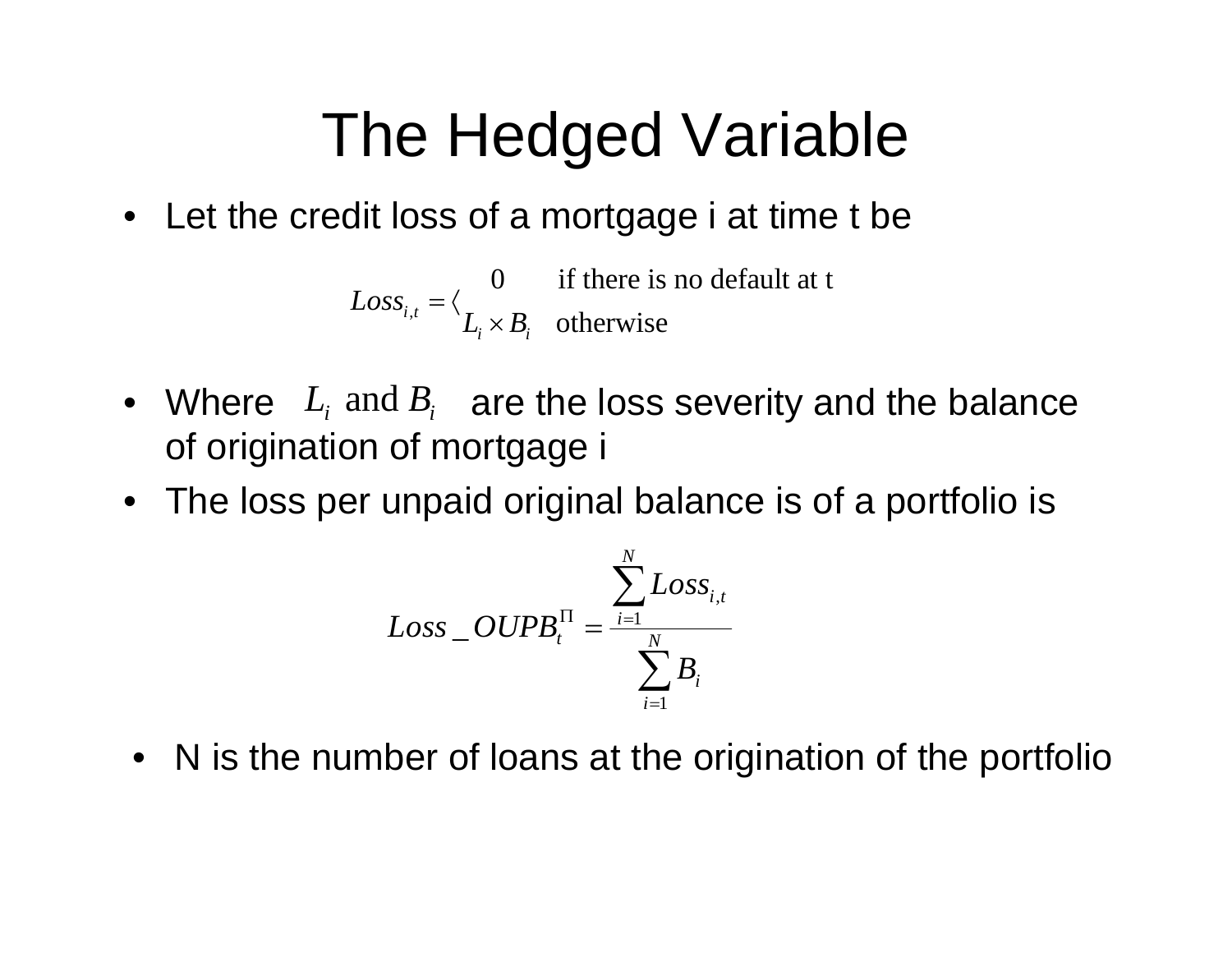## The Hedge Ratios

- Static hedge buy  $n_0^+$  contracts at time zero of a contract that generates the cash flow  $f_t$  for all t between 1 and T. *n* Π
- Minimize the variance of the hedged portfolio cash flows

$$
n_0^{\Pi} = -(\sum_{i=1}^{N} B_i) \times \frac{\text{cov}(Loss\_OUPB_i^{\Pi}, f_t)}{\text{var}(f_t)} = -(\sum_{i=1}^{N} B_i) \times \beta_0^{\Pi, f}
$$

• Dynamic hedge - buy  $n_t^+$  contracts at time t of a contract that generates the cash flow  $f_{_{t+1}}$ at t +1 Π

$$
n_t^{\Pi} = -(\sum_{i=1}^N B_i) \times \beta_t^{\Pi, f}
$$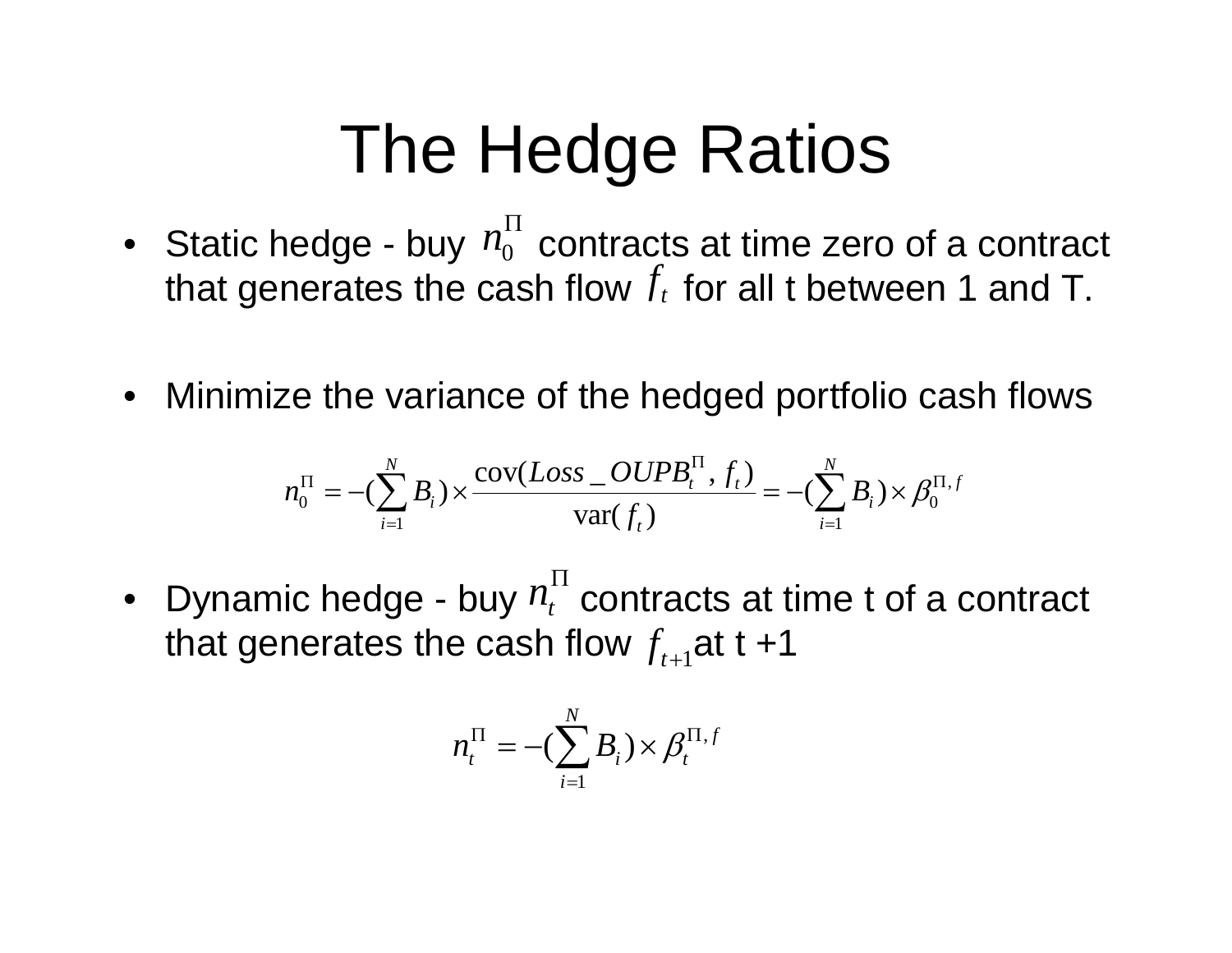#### The Hedge Instruments and Effectiveness

• A derivative with cash flows based on the credit losses of a reference pool

$$
CF_{t} = Index_{t} = \frac{\sum_{i=1}^{N_{Index}} Loss_{i,t}}{\sum_{i=1}^{N_{Index}} B_{i}}
$$

• A derivative paying the appreciation in the house-price index between t-1 and t

$$
CF_{t} = HPI_{t} = (\frac{S_{t}}{S_{t-1}} - 1)
$$

•Analyzing hedging effectiveness

$$
Loss\_OUPB_t^{\Pi} = \alpha + \beta^{\Pi,i} CF_i^i + \varepsilon_t
$$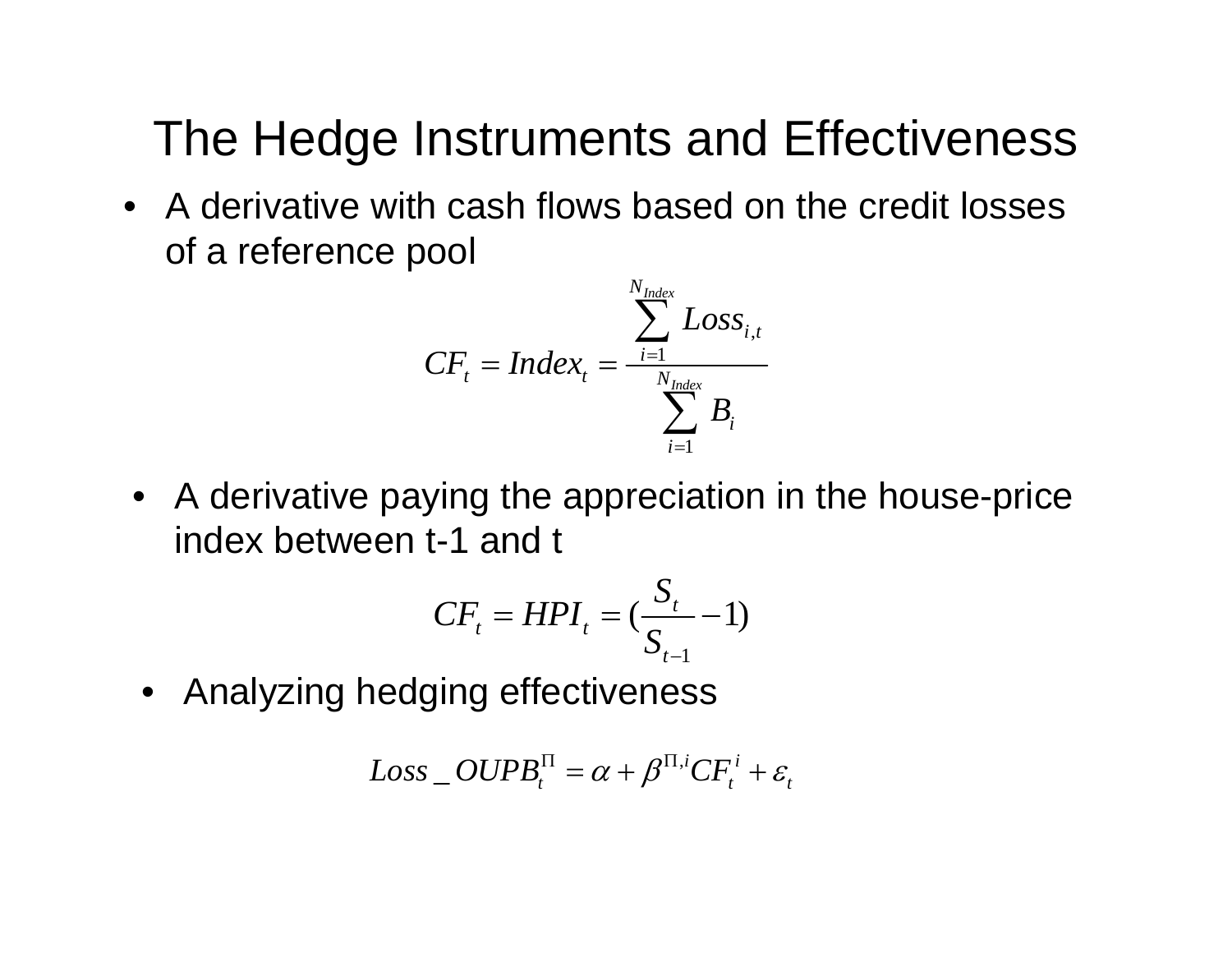# **Simulations**

- Simulate a portfolio of 1,000 loans and a reference pool with 10,000 loans
- Property values
	- follow a geometric Brownian motion
	- correlated with a house-price index. ( $\rho = 50\%)$
- Mortgage default happens when house price drops below a certain level D
- Estimate the hedging effectiveness regression for each simulation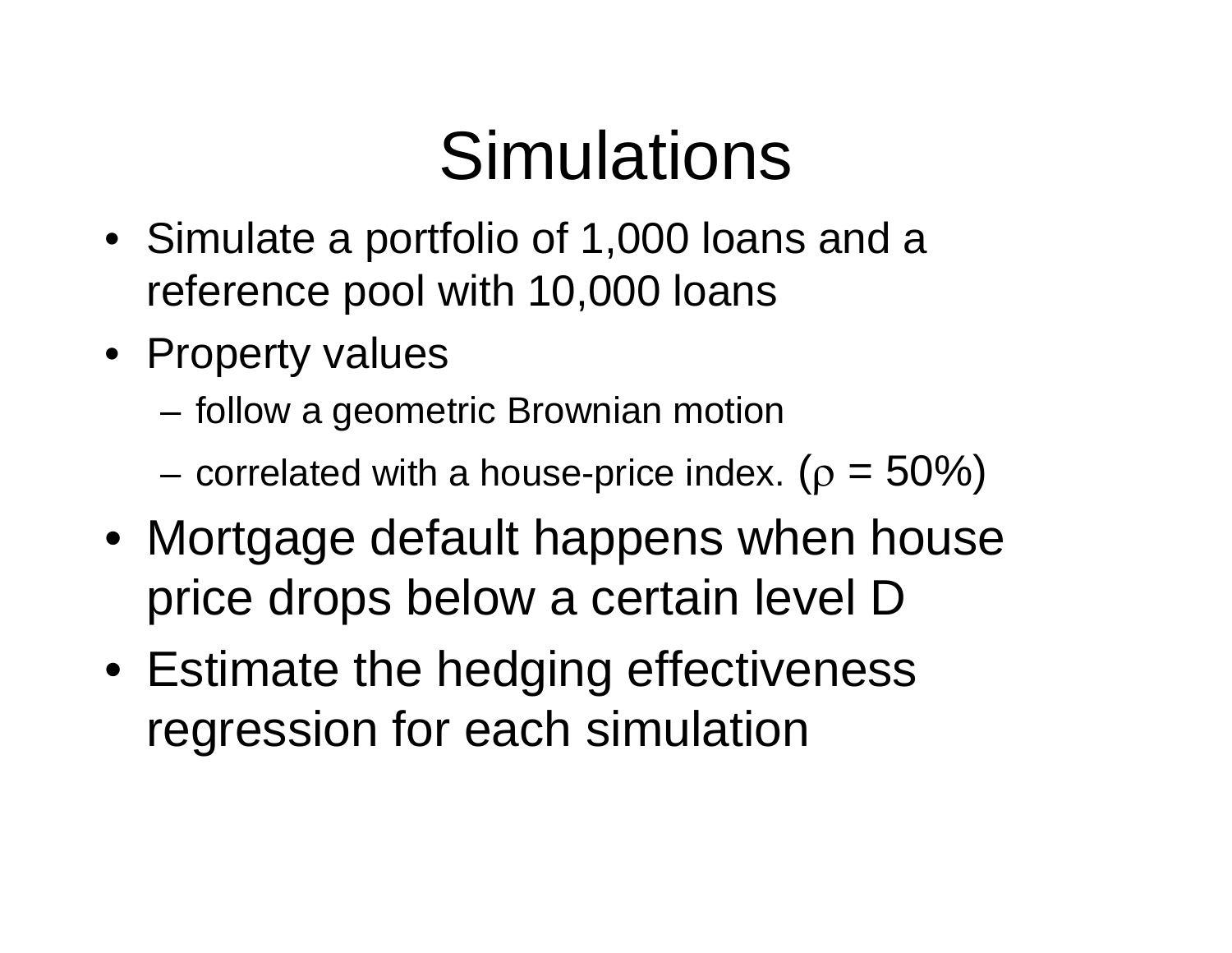### Simulation – Table 1

|                  |           |                 | 3            |
|------------------|-----------|-----------------|--------------|
| <b>INTERCEPT</b> | 0.0004    | 2.7E-06 3.1E-06 |              |
|                  | (7.65)    | (0.14)          | (0.16)       |
| <b>HPI</b>       | $-0.0057$ |                 | $-5.6E - 05$ |
|                  | $(-4.99)$ |                 | $(-0.14)$    |
| <b>INDEX</b>     |           | 0.9802          | 0.9795       |
|                  |           | (57.90)         | (55.70)      |
| R <sub>2</sub>   | 0.0683    | 0.8639          | 0.8643       |
| Adjusted-R2      | 0.0683    | 0.8639          | 0.8639       |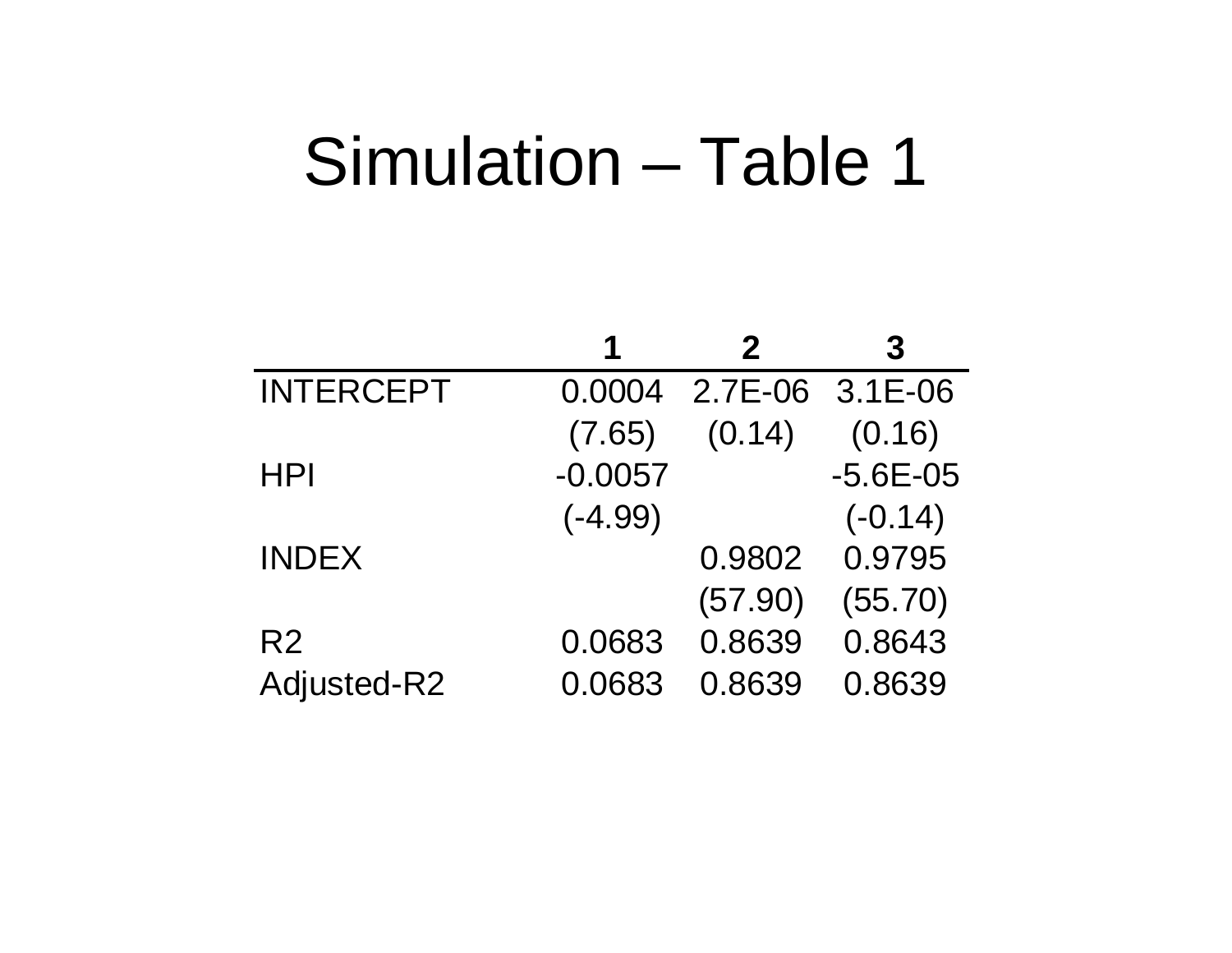# Improving HPI performance

- Losses are non-linear function of AGE
	- Control for AGE and AGEDUM (dummy =1 if AGE smaller than 9 months, zero otherwise)
	- –HPI hedge ratio change with AGE and AGEDUM
- Mortgage loans are like put options on HPI – HPI hedge ratio change with CHPIDUM (dummy = 1 if cumulative HPI since origination is smaller than -1% and zero otherwise)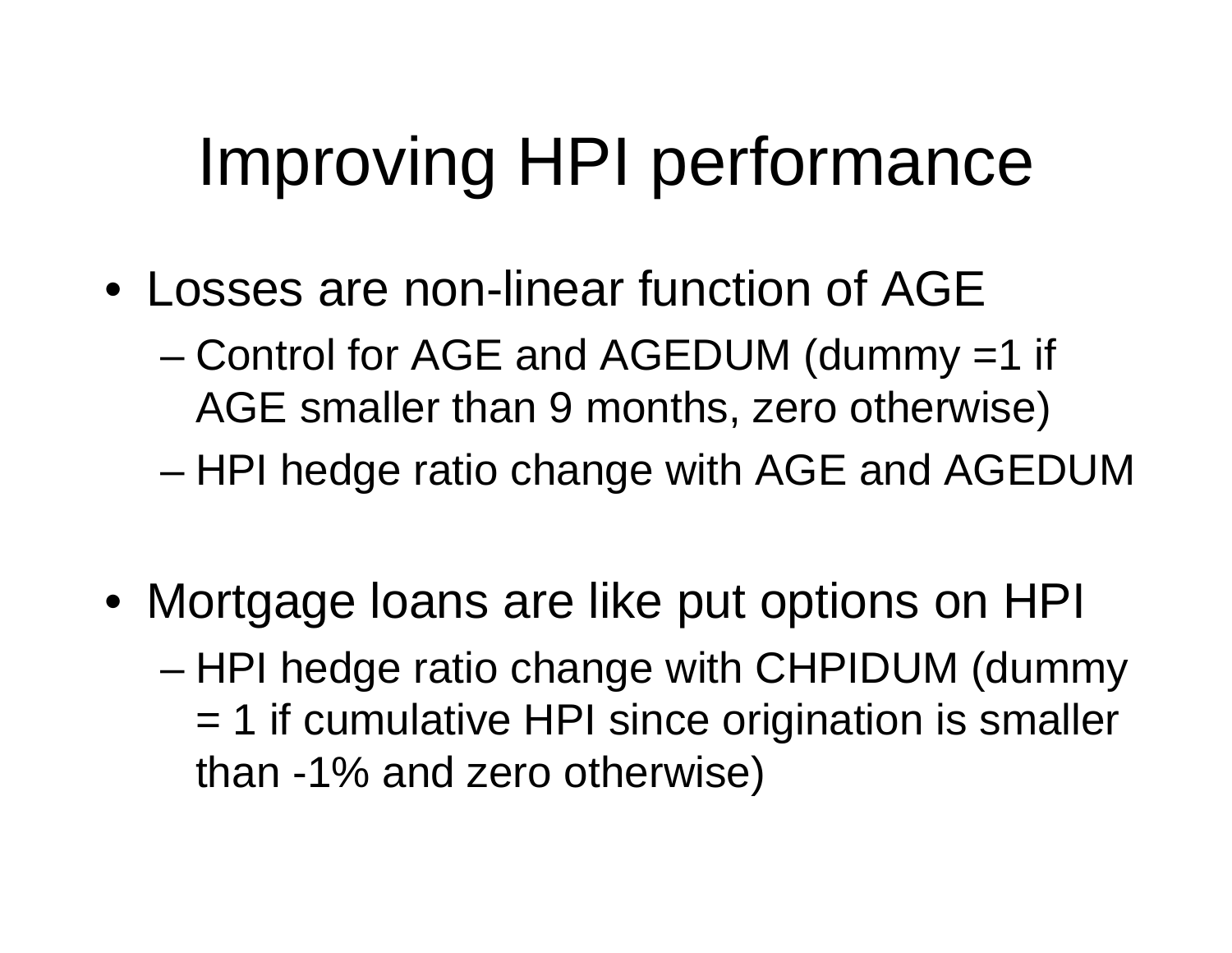## Simulation – Table 1

|                      | 4            | 5         | 6                        | 7         | 8         | 9            |
|----------------------|--------------|-----------|--------------------------|-----------|-----------|--------------|
| <b>INTERCEPT</b>     | 0.0010       | 7.5E-06   | 8.7E-06                  | 0.0003    | 0.0003    | 0.0009       |
|                      | (11.34)      | (0.18)    | (0.20)                   | (7.77)    | (7.89)    | (12.88)      |
| <b>HPI</b>           | $-0.0053$    |           | $-6.0E - 05$             | $-0.0039$ | $-0.0118$ | $-0.0116$    |
|                      | $(-5.61)$    |           | $(-0.15)$                | $(-3.37)$ | $(-4.77)$ | $(-6.03)$    |
| <b>INDEX</b>         |              | 0.9808    | 0.9797                   |           |           |              |
|                      |              | (48.95)   | (46.56)                  |           |           |              |
| AGE x AGEDUM         | 0.0003       |           | $-8.7E - 06 - 8.2E - 06$ |           |           | 0.0003       |
|                      | (4.49)       | $(-0.26)$ | $(-0.25)$                |           |           | (5.42)       |
| <b>AGE</b>           | $-3.5E - 06$ |           | $-2.4E-08 -2.8E-08$      |           |           | $-3.4E - 06$ |
|                      | $(-8.46)$    | $(-0.13)$ | $(-0.15)$                |           |           | $(-9.85)$    |
| <b>HPI x CHPIDUM</b> |              |           |                          | $-0.0093$ | $-0.0017$ | $-0.0061$    |
|                      |              |           |                          | $(-2.67)$ | $(-0.75)$ | $(-1.74)$    |
| AGE x HPI            |              |           |                          |           | 4.3E-05   | 4.5E-05      |
|                      |              |           |                          |           | (3.82)    | (5.07)       |
| <b>AGEDUM x HPI</b>  |              |           |                          |           | $-0.0057$ | $-0.0044$    |
|                      |              |           |                          |           | $(-2.92)$ | $(-2.81)$    |
| R <sub>2</sub>       | 0.3199       | 0.8669    | 0.8673                   | 0.1123    | 0.2133    | 0.4569       |
| Adjusted-R2          | 0.3161       | 0.8662    | 0.8662                   | 0.1098    | 0.2067    | 0.4492       |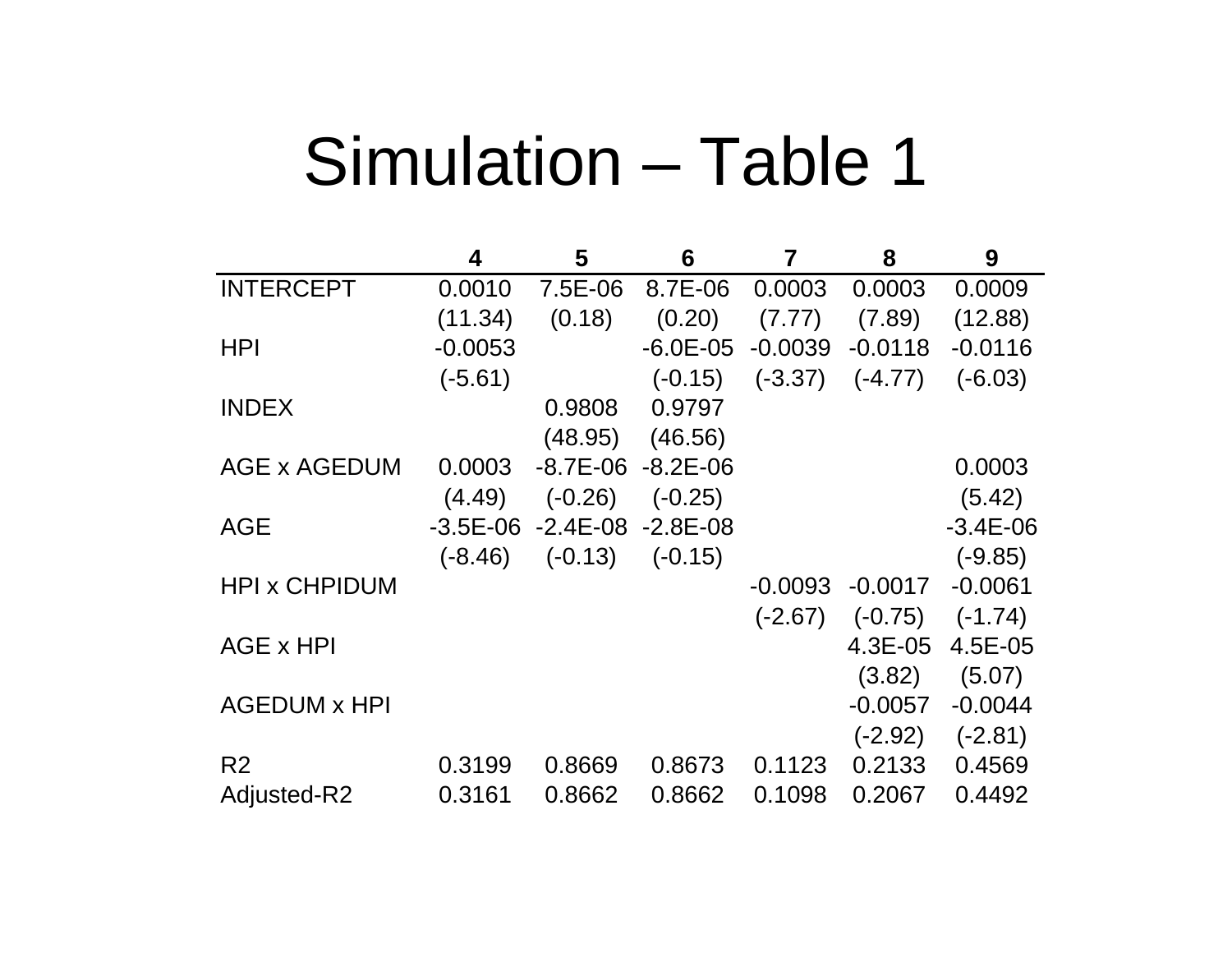# Data

- LoanPerformance Data
	- More than 4 million securitized subprime mortgages originated from 1997 to 2006
	- – Origination balance, LTV, FICO, credit grade, losses due to REO or short sale
- OFHEO house-price indexes
	- –Repeat sale, quarterly, state indexes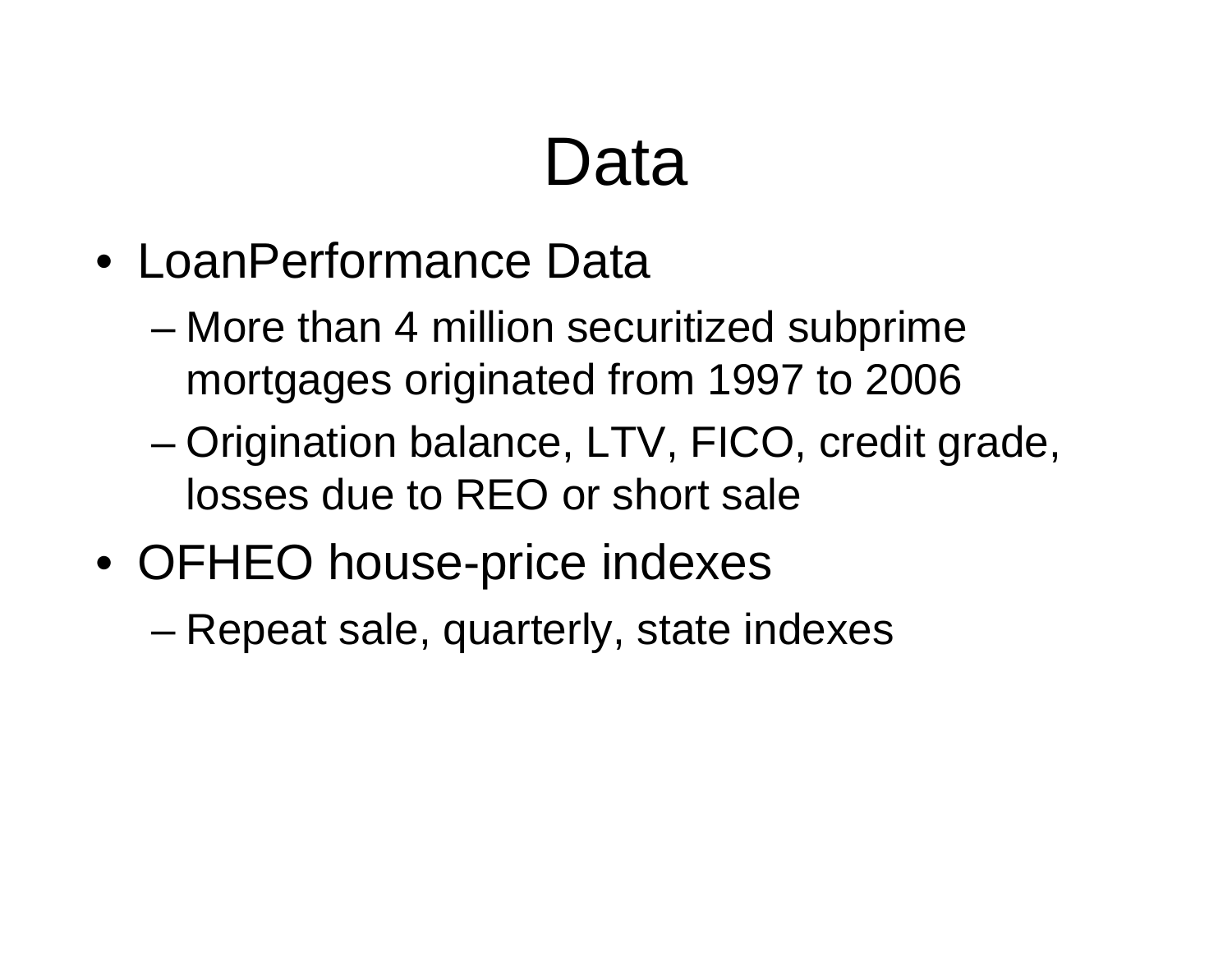# Empirical Analysis

$$
Loss\_OUPB_t^{\Pi} = \alpha + \beta^{\Pi,i} CF_i^i + \varepsilon_t
$$

- LHS losses of a pseudo portfolio
	- Pseudo portfolio all the loans in a given pool with a given origination year and state
- RHS
	- – INDEX of losses of a reference pool with all mortgages in a given state and origination year
	- OFHEO HPI
	- AGE, AGEDUM, CHPIDUM
	- Lagged INDEX and HPI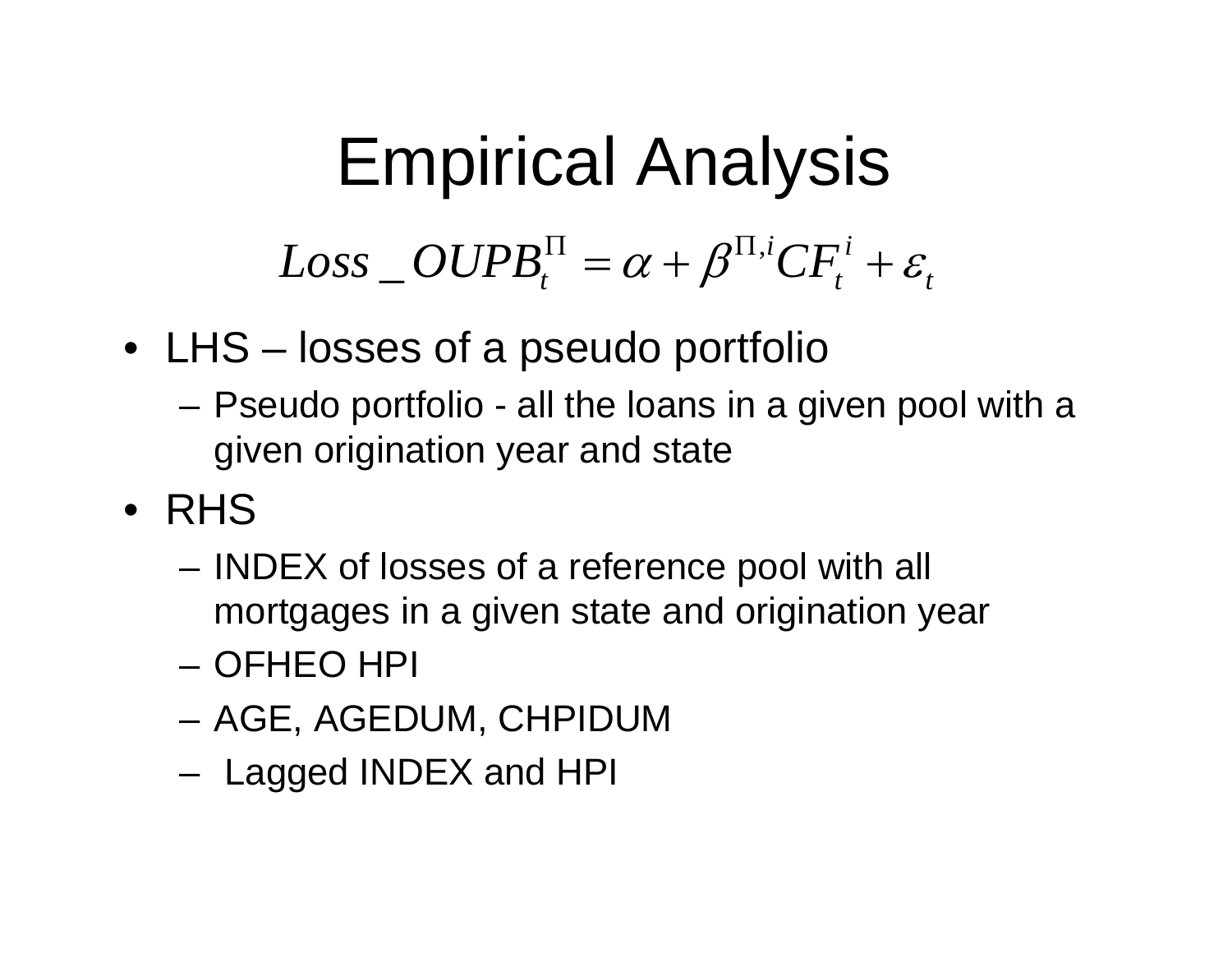#### Empirical Results – Static Hedging

|                         | 1         | $\overline{2}$              | 3             | 4         | 5                   | 6          | 7                        | 8            |
|-------------------------|-----------|-----------------------------|---------------|-----------|---------------------|------------|--------------------------|--------------|
| <b>INTERCEPT</b>        |           | 0.0012 0.0001               | 0.0001        | 0.0012    | 0.0001              | 0.0007     | 0.0002                   | 0.0001       |
|                         | (3.08)    | (0.30)                      | (0.30)        | (2.97)    | (0.28)              | (0.38)     | (0.01)                   | (0.00)       |
| $HPI_t$                 | 0.0096    |                             | 0.0064        | 0.0429    |                     | 0.0083     |                          | 0.0028       |
|                         | $(-0.05)$ |                             | $(-0.08)$     | (0.21)    |                     | (0.11)     |                          | (0.10)       |
| $INDEX_t$               |           |                             | 0.8464 0.8643 |           | 1.0240              |            | 1.0310                   | 1.0361       |
|                         |           | (1.91)                      | (1.94)        |           | (0.83)              |            | (1.60)                   | (1.58)       |
| $HPI_{t-1}$             |           |                             |               | $-0.0429$ |                     |            |                          |              |
|                         |           |                             |               | $(-0.24)$ |                     |            |                          |              |
| $HPI_{t-2}$             |           |                             |               | $-0.0116$ |                     |            |                          |              |
|                         |           |                             |               | $(-0.02)$ |                     |            |                          |              |
| $HPI_{t-3}$             |           |                             |               | 0.0065    |                     |            |                          |              |
|                         |           |                             |               | $(-0.17)$ |                     |            |                          |              |
| $INDEX_{t-1}$           |           |                             |               |           | $-0.0978$           |            |                          |              |
|                         |           |                             |               |           | $(-0.17)$           |            |                          |              |
| $INDEX_{t-2}$           |           |                             |               |           | 0.0533              |            |                          |              |
|                         |           |                             |               |           |                     |            |                          |              |
| $INDEX_{t-3}$           |           |                             |               |           | (0.16)<br>$-0.1797$ |            |                          |              |
|                         |           |                             |               |           |                     |            |                          |              |
| <b>AGE x AGEDUM</b>     |           |                             |               |           | $(-0.02)$           | 5.4E-05    | $-1.4E - 05 - 1.5E - 05$ |              |
|                         |           |                             |               |           |                     | (1.05)     | $(-0.11)$                | $(-0.13)$    |
| <b>AGE</b>              |           |                             |               |           |                     | $-5.7E-06$ | $-7.3E - 06$             | $-7.5E - 06$ |
|                         |           |                             |               |           |                     | (0.34)     | (0.22)                   | (0.22)       |
| $R^2$                   |           | 0.0450 0.1306 0.1767 0.1274 |               |           | 0.2354              | 0.1616     | 0.2206                   | 0.2479       |
| Adjusted-R <sup>2</sup> |           | 0.0450 0.1306 0.1500        |               | 0.0356    | 0.1564              | 0.1054     | 0.1685                   | 0.1697       |
| Obs.                    | 49        | 49                          | 49            | 49        | 49                  | 49         | 49                       | 49           |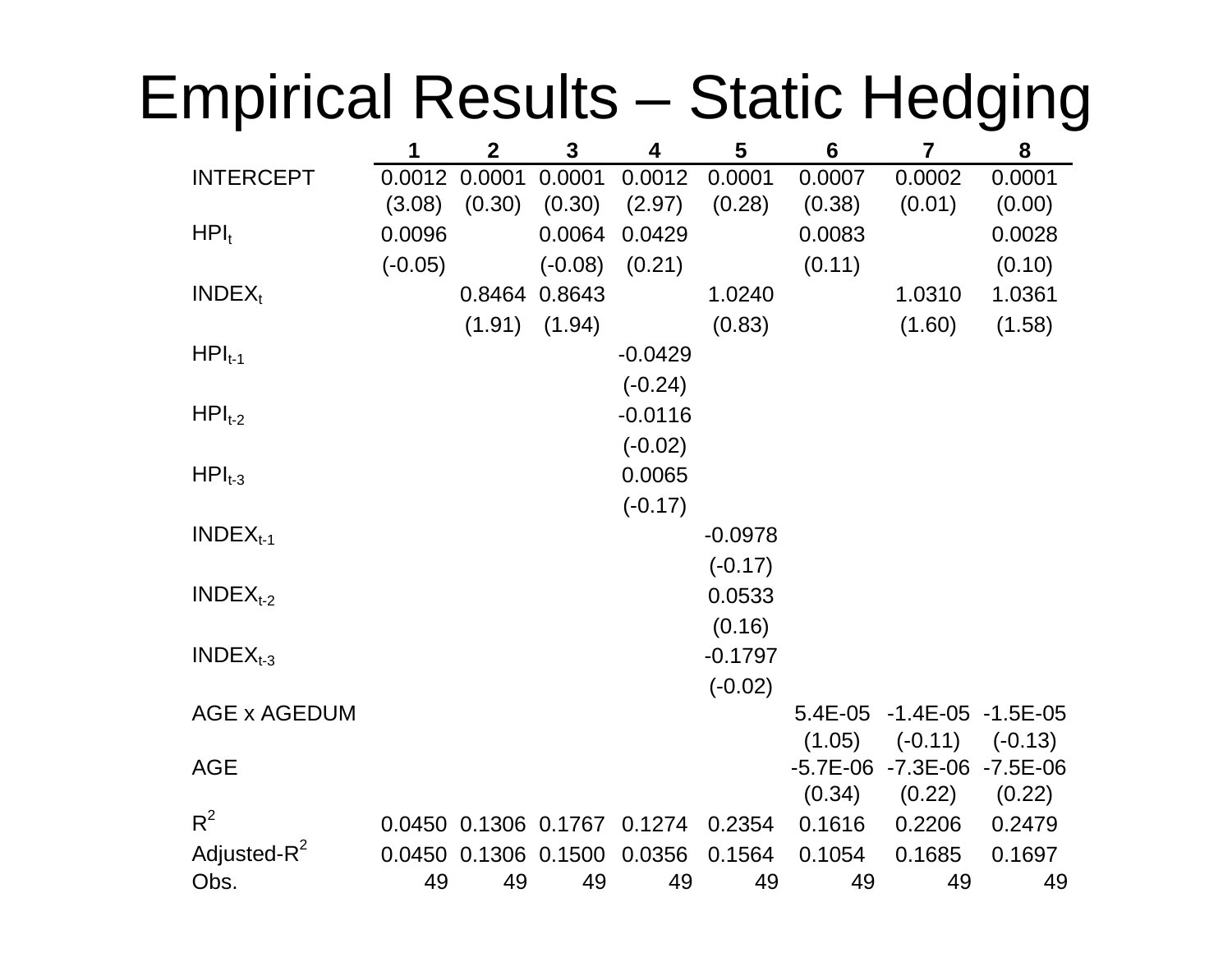#### Empirical Results – Dynamic Hedging

|                         | 9         | 10        |
|-------------------------|-----------|-----------|
| <b>INTERCEPT</b>        | 0.0012    | 0.0005    |
|                         | (3.13)    | (0.25)    |
| ${\sf HPI}_{\sf t}$     | $-0.0281$ | $-0.1823$ |
|                         | $(-0.44)$ | $(-0.47)$ |
| HPI x CHPIDUM           | 0.1109    | 0.0404    |
|                         | (0.75)    | (0.41)    |
| AGE x AGEDUM            |           | 7.0E-05   |
|                         |           | (1.01)    |
| AGE                     |           | 6.5E-07   |
|                         |           | (0.40)    |
| AGE x HPI               |           | 0.0047    |
|                         |           | (0.27)    |
| <b>AGEDUM x HPI</b>     |           | 0.0069    |
|                         |           | (0.52)    |
| $R^2$                   | 0.0845    | 0.2574    |
| Adjusted-R <sup>2</sup> | 0.0547    | 0.1197    |
| Obs.                    | 49        | 49        |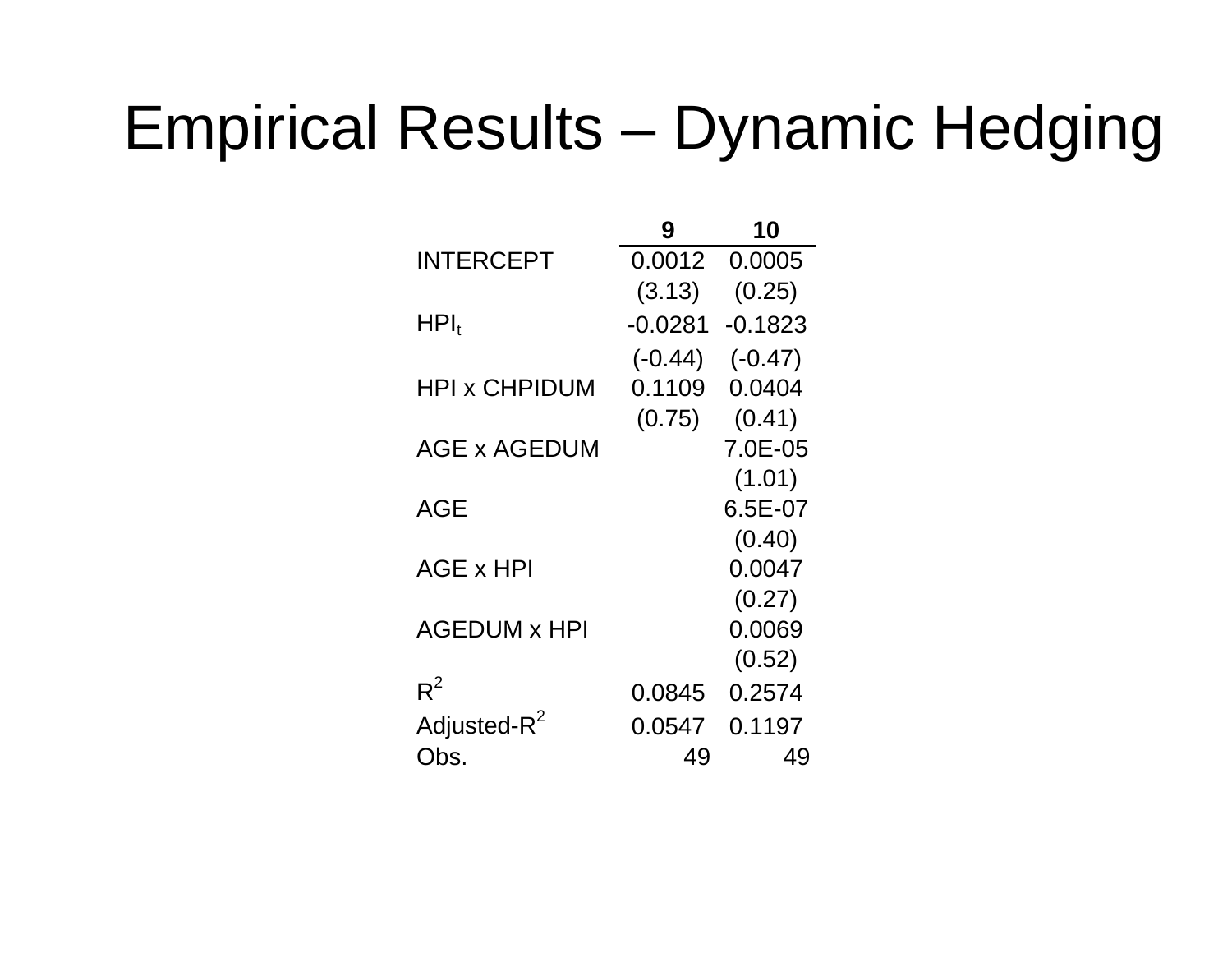## Conclusion

- Derivatives based on loss-based indexes
	- May allow depositories to achieve the economic benefits of hedging while holding portfolios of whole loans
	- – The basis risk of static hedges made with these derivatives is smaller than the basis risk made with simple dynamic hedges using HPI
- Further research to improve the hedge effectiveness of loss-based indexes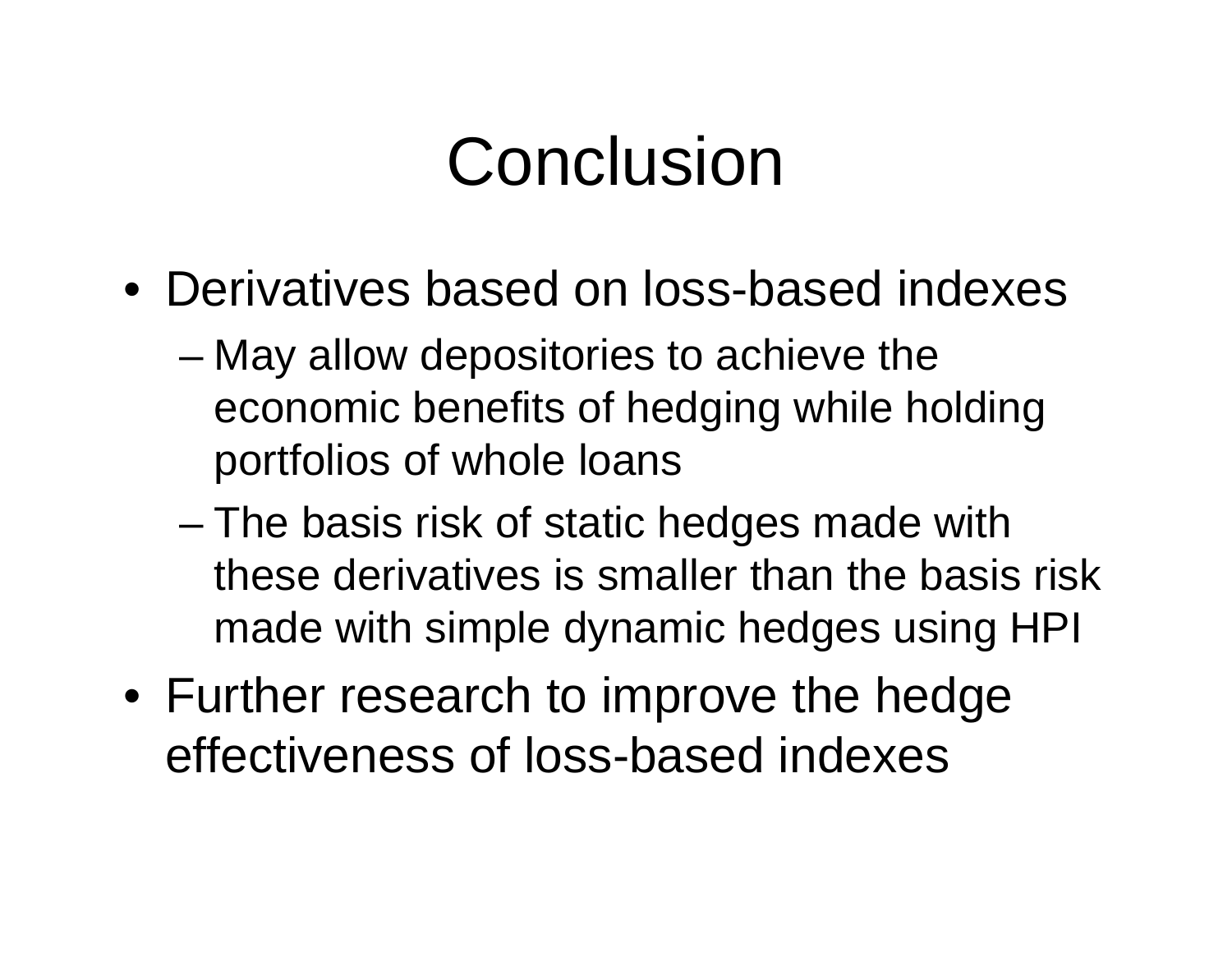# Improving Hedge Effectiveness

Use weights to match reference pool characteristics to pseudo pool

- – Partition loans in both reference and pseudo into categories by the following
	- Origination year, state (aggregated), Origination amount>\$75 k, Fixed vs. ARM, ARM 2-28, Investor, Cashout, LTV>=80, FICO>=630, Risk Class B, and Risk Class C
- – Base index on weighted reference pool losses
	- Weight = Ratio of origination amounts in pseudo pool to reference pool by category